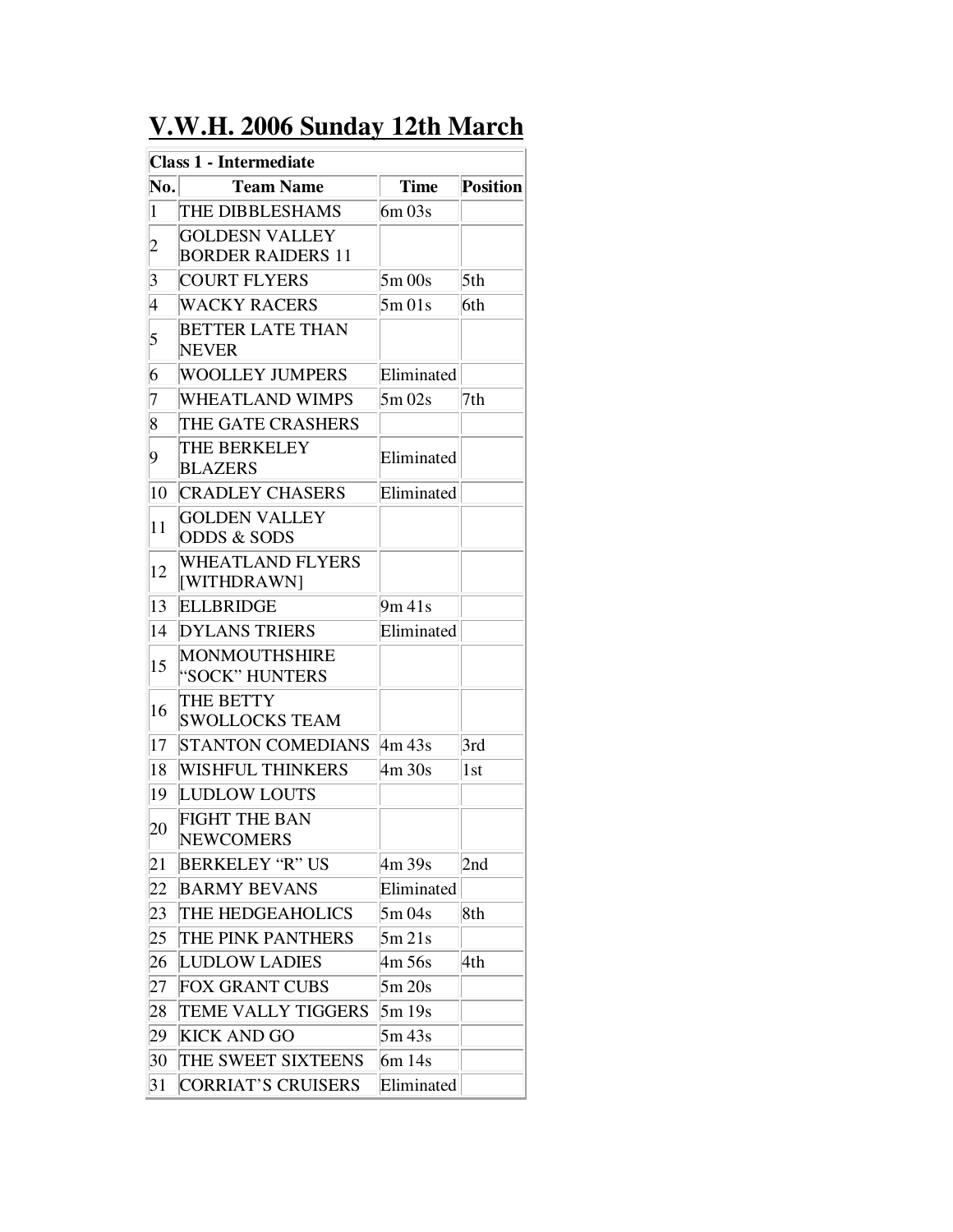|    | 32 WANNA BEES                        | 5m09s  |
|----|--------------------------------------|--------|
| 33 | <b>HARVEY HELL</b><br><b>RAISERS</b> | 5m 05s |
| 34 | THE SOFA KING<br><b>USELESS</b>      | 5m35s  |
|    | <b>THE ROYAL AG NAGS</b>             | 5m 57s |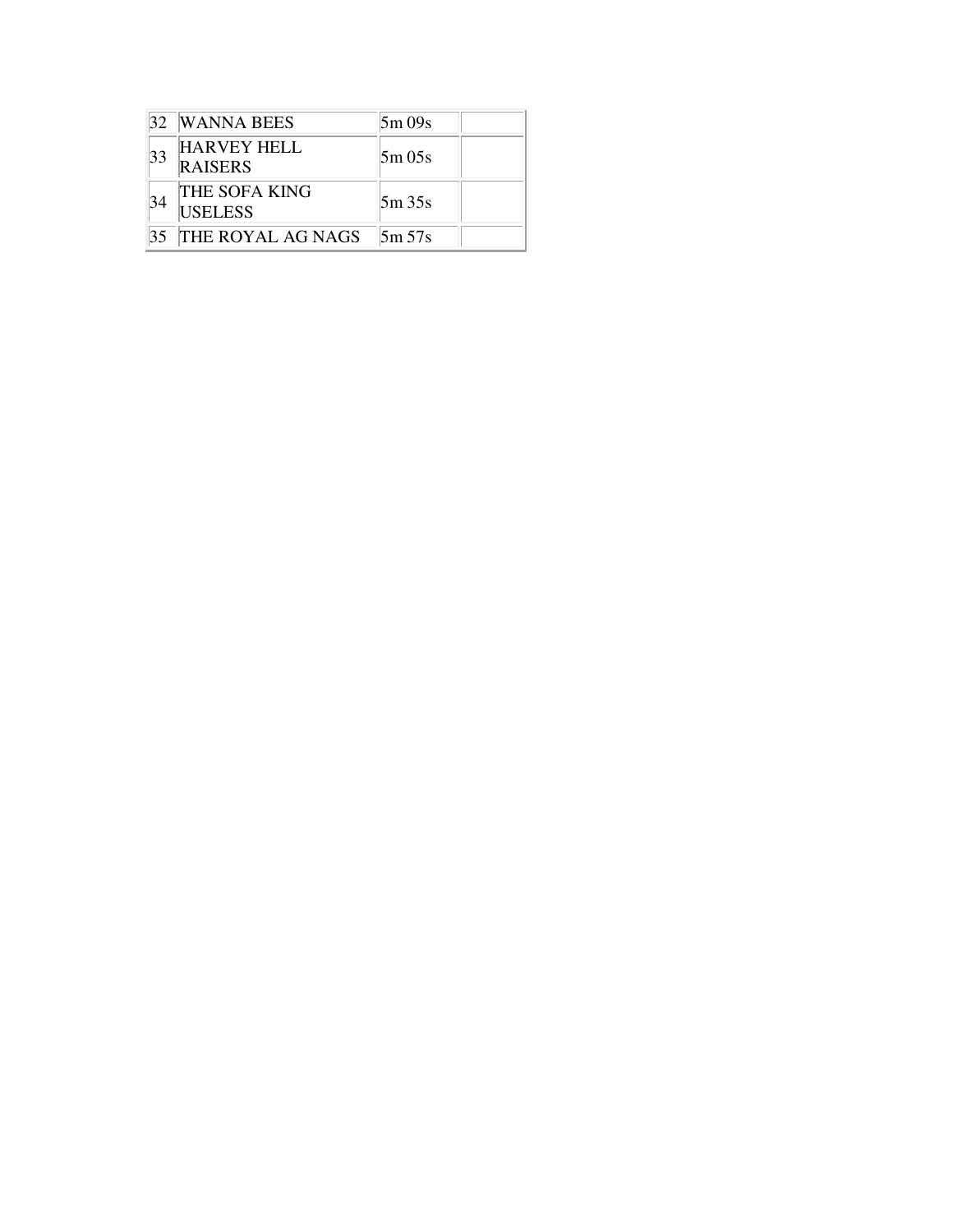| Class 2 - Open |                                     |             |                 |
|----------------|-------------------------------------|-------------|-----------------|
| No.            | <b>Team Name</b>                    | <b>Time</b> | <b>Position</b> |
| 38             | <b>FOX GRANT THRUSTERS</b>          | 5m48s       | 5 <sup>th</sup> |
| 39             | <b>GOLDEN VALLEY BORDER RAIDERS</b> |             |                 |
| 40             | <b>FIGHT THE BAN.COM</b>            | $5m$ 41s    | 3rd             |
| 41             | THE BORING GORINGS                  | 5m37s       | 1st             |
| 42             | <b>HAIR RAISERS</b>                 | 5m 55s      | 6th             |
| 43             | <b>TEME VALLEY TIGERS</b>           |             |                 |
| 44             | <b>SHIP OR BUST</b>                 | $6m$ 01s    | 8th             |
| 45             | THE SCRIBBLERS                      | Eliminated  |                 |
| 46             | THE GENERATION GAP                  |             |                 |
| 47             | <b>ODDS &amp; SODS</b>              | 5m/40s      | 2nd             |
| 48             | <b>HAIR RAISERS TOO</b>             | 5m 59s      | 7th             |
| 50             | THE JOULES KNIGHTLY HATTERS         | $5m$ 42s    | 4th             |

| No. | <b>Team Name</b>                           | <b>Time</b>                    | <b>Position</b> |
|-----|--------------------------------------------|--------------------------------|-----------------|
| 51  | <b>CIRENCESTER KINGSHILL SPORTS CENTRE</b> |                                |                 |
| 52  | <b>CAMPDEN CHASERS</b>                     | $\frac{\text{4m}}{\text{53s}}$ | 3rd             |
| 53  | THE WESTONBIRT FILLIES                     | 4m 46s                         | 8th             |
| 54  | <b>GEMMA VIZOR</b>                         | 5m 16s                         |                 |
| 55  | THE SOFA KING USELESS TOO                  | 5m 40s                         |                 |
| 56  | <b>FIELD MASTERS NIGHTMARE</b>             | $\frac{\text{4m}}{\text{23s}}$ |                 |
| 57  | <b>LUDLOW LEARNERS</b>                     | Eliminated                     |                 |
| 58  | <b>BATTY BEVANS</b>                        | 5m14s                          |                 |
| 59  | <b>CROPTHORNE CRACKERS</b>                 | $\frac{\text{4m}}{\text{30s}}$ |                 |
| 60  | <b>CAMPDEN CLASSMATES</b>                  | 5m 22s                         |                 |
| 61  | THE VINE AND CRAVEN CUBS                   | 5m02s                          | 2nd             |
| 62  | <b>TALLY HO FILLIES</b>                    | 6m 24s                         |                 |
| 63  | <b>CRAZY COUSINS</b>                       | 5m15s                          |                 |
| 64  | <b>FOLLYFOOT FILLIES</b>                   | 7m 34s                         |                 |
| 65  | <b>FOX GRANT KITTENS</b>                   | $\mathrm{4m}$ 50s              | 5th & Ladies    |
| 66  | THE FRISKY FOUR                            | 5m 34s                         |                 |
| 67  | <b>TARTS ON TOUR</b>                       | $\frac{\text{4m}}{\text{58s}}$ | 1st             |
| 68  | NORFOLK AND CHANCE                         | $5m$ 42s                       |                 |
| 69  | <b>DOM AND THE DYNAMITES</b>               | $\text{4m}$ 25s                |                 |
| 70  | THE GATE CRASHERS                          | $\frac{4m}{41s}$               |                 |
| 71  | <b>NORTH COTSWOLD FILLIES</b>              | 5m 08s                         | 7th             |
| 72  | <b>HAVE A GO LADIES</b>                    |                                |                 |